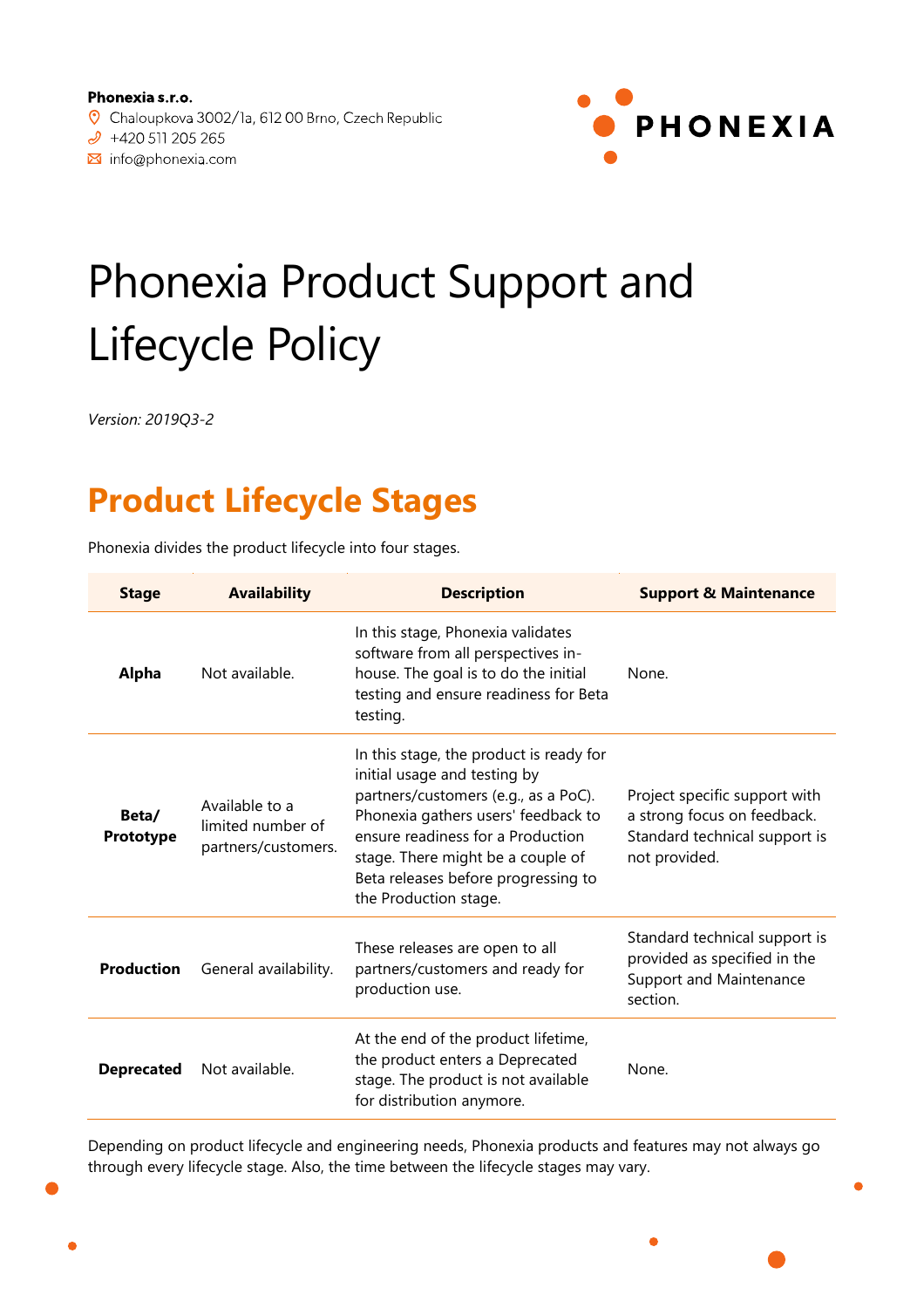



#### **Support and Maintenance**

There are following standards of support and maintenance of Phonexia products in the Production stage:

|                                                                                                         | <b>Support</b>                                                                                | <b>Maintenance</b>                                           |                   |
|---------------------------------------------------------------------------------------------------------|-----------------------------------------------------------------------------------------------|--------------------------------------------------------------|-------------------|
| <b>Product Type</b>                                                                                     | <b>Support Period</b>                                                                         | Available Range of<br><b>Services</b>                        | <b>Bug Fixing</b> |
| Software module<br>(e.g., Phonexia Speech<br>Engine, Phonexia Workflow,<br>or Phonexia Voice Inspector) | 18 months<br>following the SW<br>module's release date.                                       | <b>Complete</b><br>updates, how-to's, and<br>best practices. | Last version only |
| <b>Technology model</b><br>(e.g., models for the SID, LID<br>or STT technology)                         | $X$ and $X-1$<br>Just the current and<br>previous major version of<br>the model is supported. | <b>Complete</b><br>updates, how-to's, and<br>best practices. | Last version only |
| <b>BSAPI C++ SDK</b>                                                                                    | 18 months<br>following the SDK release<br>date.                                               | Limited<br>updates only.                                     | Last version only |

For more information about a particular product version and its end of support date, visit the Phonexia [Partner Portal.](https://partner.phonexia.com/lifecycle-policy/phonexia-product-support-lifecycle-policy/) You can get the agreed Phonexia services within the supported period. The complete range of services and pricing is specified in your contract.

If your version is no longer supported, we will not be able to provide support even if you have a valid support agreement. We recommend upgrading to a supported version.

### Bug Fixing

Phonexia fixes bugs within the **latest released version** of the product. If you find a bug in an older version that hasn't been fixed yet, you need to upgrade to the latest version.

### End of Life

Products leaving the Phonexia portfolio or getting a major version upgrade usually have an **extended support and bug-fixing period of 24 months** following the last minor version release date. For more information about a particular product version and its end of support date, visit the [Phonexia Partner Portal.](https://partner.phonexia.com/lifecycle-policy/phonexia-product-support-lifecycle-policy/)

## **Product Releases**

Phonexia releases **two regular releases of Phonexia Speech Platform annually,** usually in the middle of every half year. Besides this, there might be **several project-based releases** supporting the early delivery of the new features for such projects' needs.